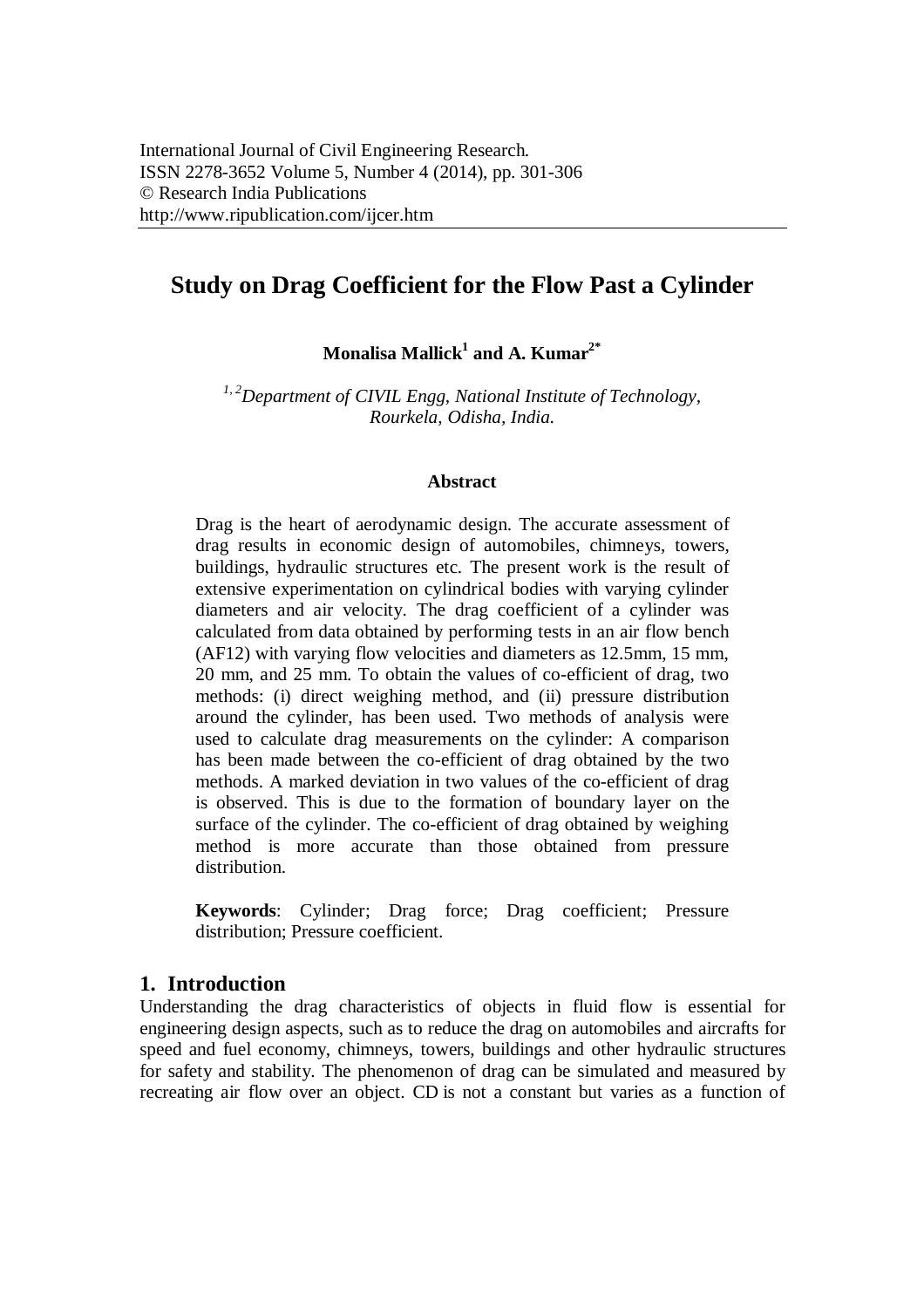speed, flow direction, object position, object size, fluid density and fluid viscosity. When simulating the wind flow over a scale model comprised of curved surfaces, discrepancies are present between the model scale data and full scale winds experienced by the structure. Since the Re corresponding to the curved surface is a function of the radius of curvature, there is an inconsistency between the model scale Re and the full scale Re. For a circular cylinder, Re number can be computed via Equation 1.

$$
R_e = \frac{Ud}{\vartheta} \tag{1}
$$

Re is the Reynolds number of the shape; u is the wind velocity in unobstructed flow, d is the diameter of the cylinder and is the kinematic viscosity of air. Many researches had been carried out to predict the variation of Co-efficient of drag vs. Reynolds number for circular cylinder. Butt and Egbers (2013) presented that a circular cylinder produces large drag due to pressure difference between upstream and downstream. The difference in pressure is caused by the periodic separation of flow over surface of the cylinder. Guy L. Larose; Steve J. Zan (2012) presented the result of an investigation on the effect of wind turbulence for the reduction of drag for a speed skater. A speed skater competing in an indoor oval is subjected to turbulent flow condition. M.Vignesh Kumar and K.M. Parammasivam (2012) Developed in various structures evident that the Reynolds number of the flow exceeds  $10^{-9}$ . The goal of the research is to calculate drag coefficients for different Reynolds numbers. The goal of the report is to identify the characteristics of different drag coefficient on bluff body aerodynamics and to show the need of slender bodies through the drag values. Y Triyogi et al.(2009) used of the I-type small cylinder with a cutting angle of  $\theta$ s =65 as passive control at a stagger angle of  $\alpha=0$  is most effective in reducing the drag of the large circular cylinder, among the passive control cylinders used in this investigation. Tsutsui, T. and Igarashi, T. (2002) studied that drag reduction of a circular cylinder in an air-stream is studied the flow characteristics of a bluff body cut from a circular cylinder. Two types of test models were employed in their study. The first one is an Itype, which was produced by cutting both sides of the circular cylinder parallel to theyaxis, and the second one is a D-type, in which only the front side of the circular cylinder was cut.

#### **2. Methodology**

The resistance of a body as it moves through a fluid is of great technical importance in hydrodynamics and aerodynamics. In this experiment we place a circular cylinder in an airstream and measure its resistance, or drag by two methods. Drag force by direct weighing method. Drag coefficient by pressure distribution method

#### **2.1 Drag Force by Direct Weighing Method**

In this method we calculated the drag coefficient. We record the value of the drag force, total pressure, static pressure, dynamic pressure.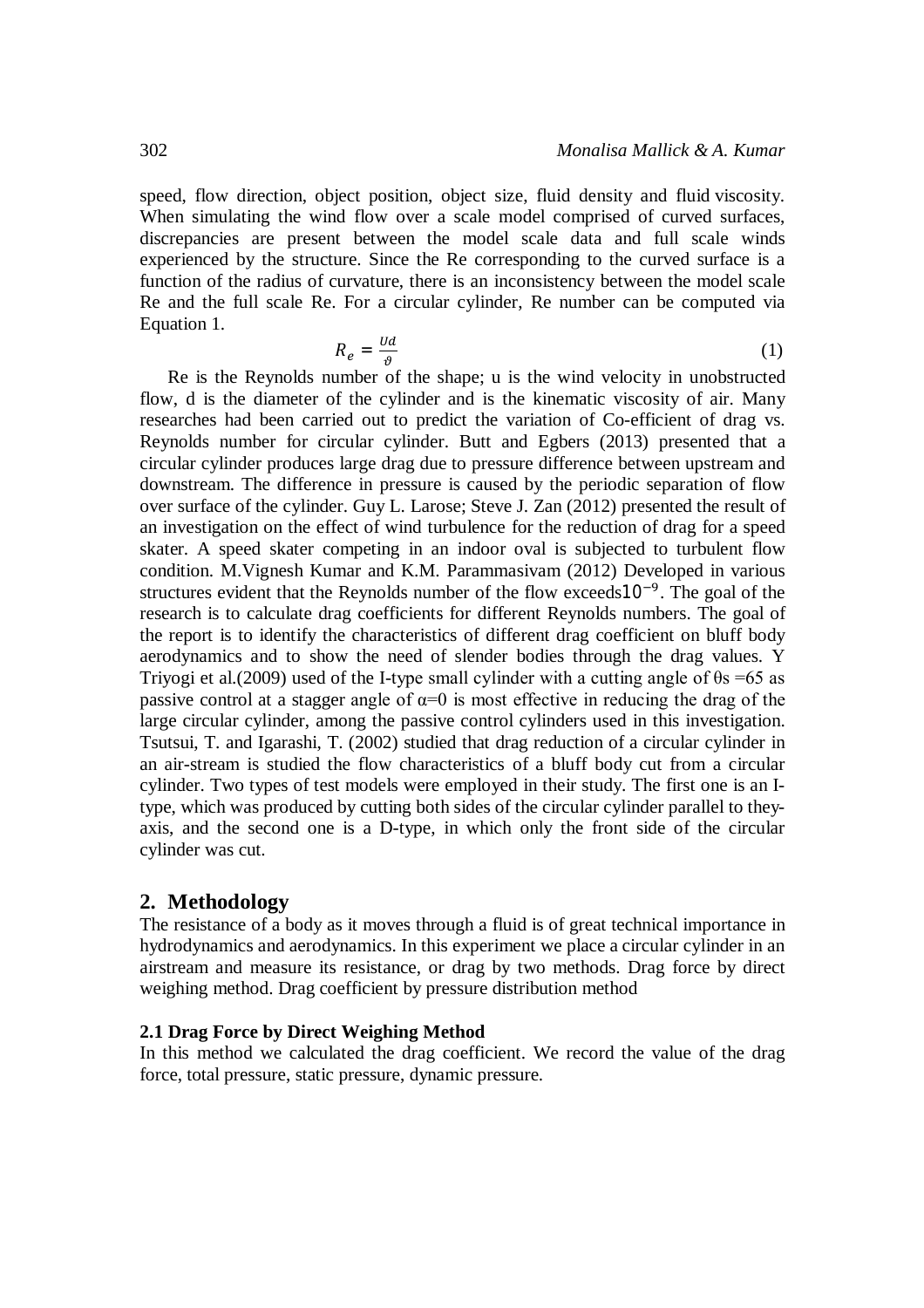*Study on Drag Coefficient for the Flow Past a Cylinder* 303

$$
C_D = \frac{F_D}{\frac{1}{2}\rho U^2} \tag{2}
$$

Where  $C_D$  is Drag coefficient,  $F_D$  is Drag Force,  $\rho$  is Air Density and U is free stream air velocity.

#### **2.2 Drag coefficient by pressure distribution Method:**

In this method we calculated drag coefficient. We record the value of the surface pressure, static pressure, total pressure& Pressure coefficient also.

$$
C_P = \frac{p - p_0}{\frac{1}{2}\rho U^2} \tag{3}
$$

Where C<sub>p</sub> is Pressure coefficient, p is the surface pressure, P0 is free stream static pressure, ρ is air density and U is free stream air velocity.

Then

$$
C_d = \int_0^{2\pi} C_p \cos \theta \tag{4}
$$

#### **3. Results and Analysis**

#### **3.1 Drag force measured by direct weighing method**

In this experiment we calculated drag coefficient. We adjusted the weights to achieve equilibrium position and noted the value of the weights. Adjusted the wind speed to low level and readjusted the weights to achieve equilibrium. Record the value of the weights and the total pressure and static pressure at the inlet. The experimental data of drag force obtained under varying conditions of flow velocity and diameter of the cylinder have been plotted in Figures 1-4. To show the effect of diameter and velocity together, drag force versus velocity plot is presented for different diameters of the cylinder (Fig.5).



**Fig. 1**: Drag force for 12.5mm diameter of cylinder



**Fig. 2**: Drag force for 15mm diameter of cylinder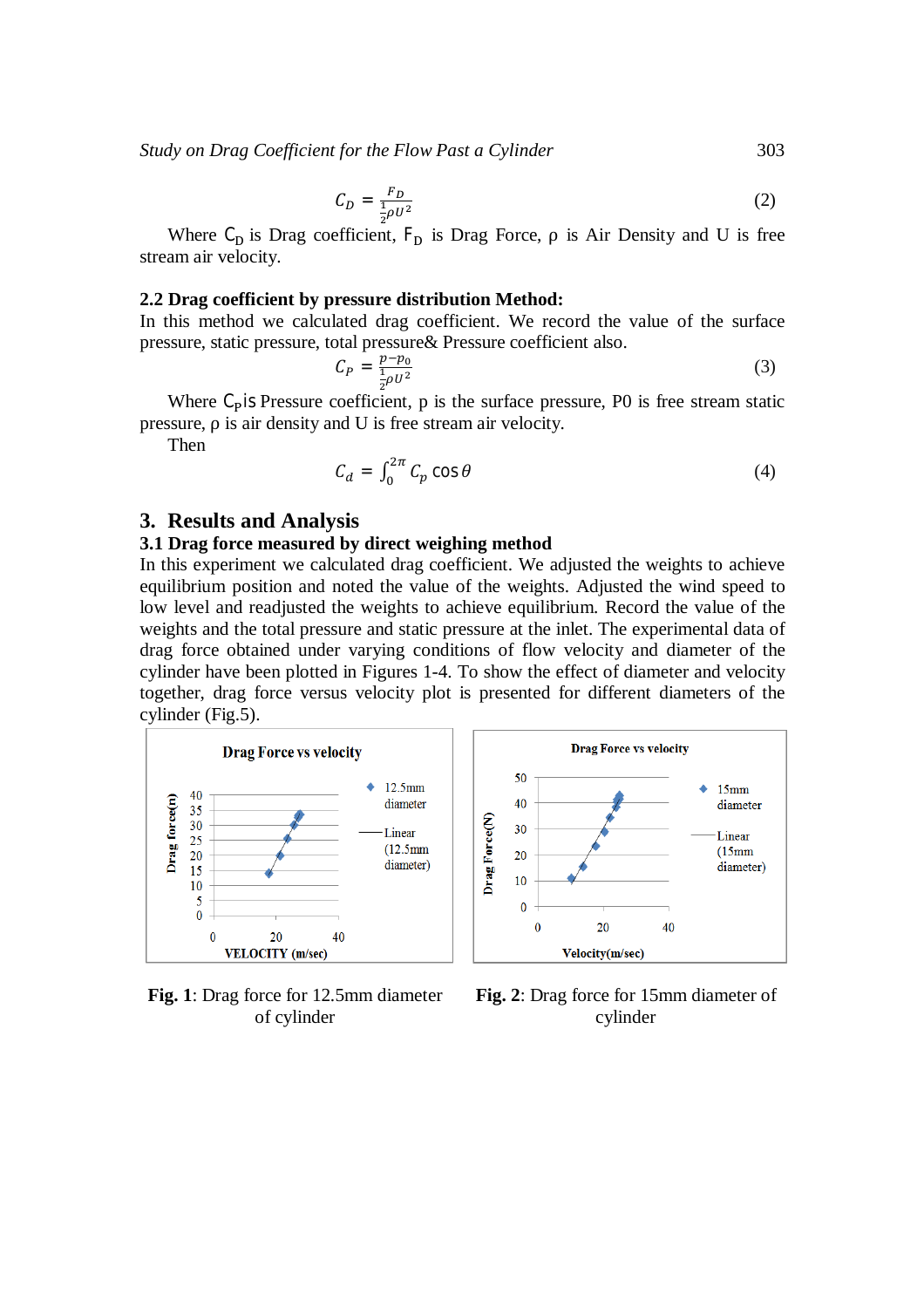

**Fig. 1**: Drag force for 20mm diameter of cylinder

**Fig. 2**: Drag force for 25mm diameter of cylinder



**Figure 5**: Drag force for different diameter of cylinder.

## **3.2 Drag coefficient by pressure distribution method**



**Fig. 6**: Pressure coefficient of different angles.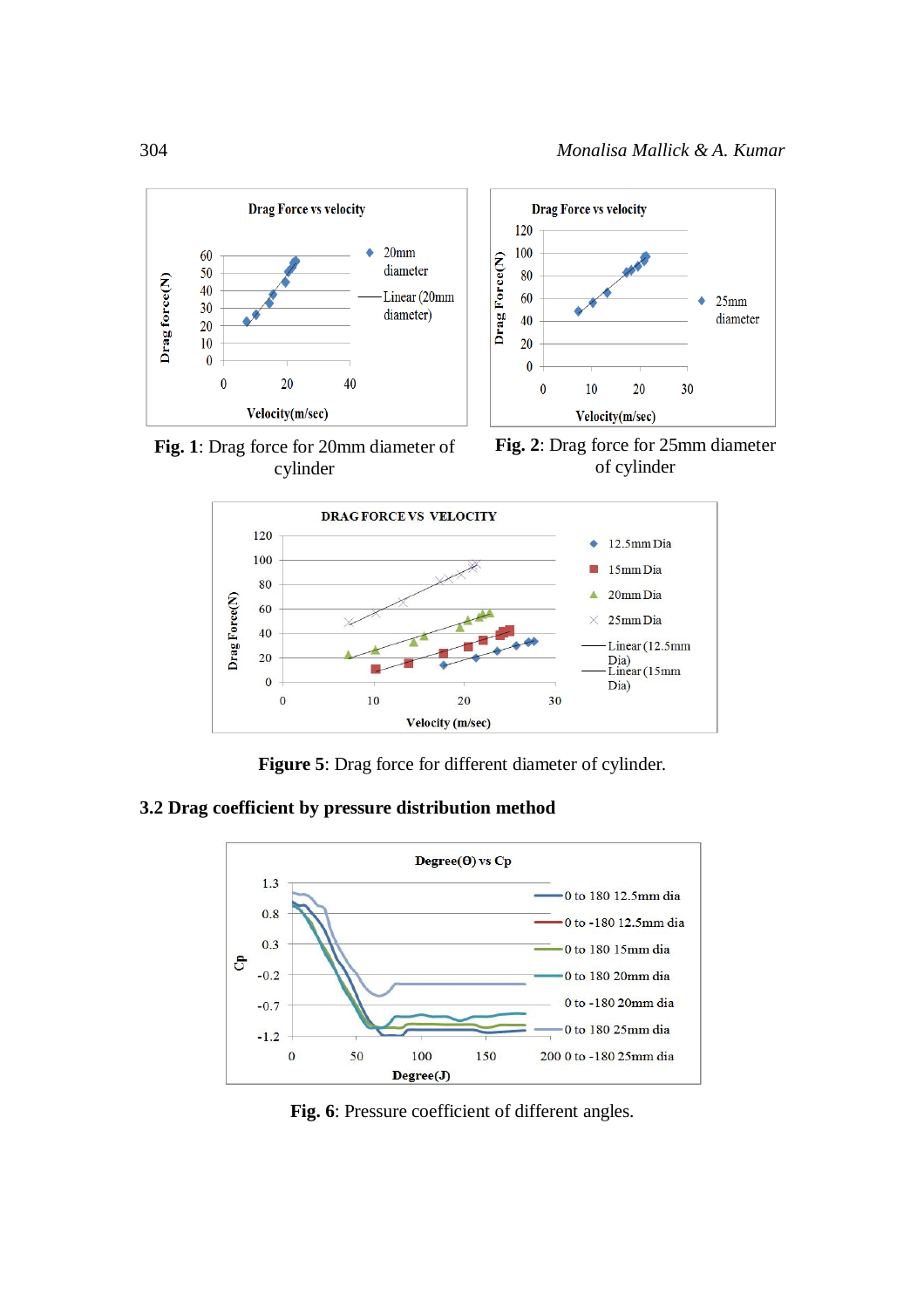

**Fig. 7**: Pressure distribution of different angles.

In this experiment we recorded the surface pressure and static pressure. We rotated the protractor in 50 intervals for readings over the front half (00 to 900) and 100 intervals for readings over the rear half (900 to 1800). Monitor the total pressure and static pressure at the inlet to ensure that the wind speed is kept constant throughout the experiment. The experimental data of pressure coefficient obtained under varying angles of incidence for the different conditions with velocity constant and diameter of the cylinder have been plotted in (Figures b). To show the effect of pressure coefficient and angle of incidence together, CpCosJ versus degree (J) plot is presented for different diameters of the cylinder (Fig.6 & 7).

## **4. Conclusion**

The drag force increases with increase in diameter of the cylinder. Also, for a cylinder of particular diameter, drag force has been found to increase with increase in air velocity. Again, the values of co-efficient of drags obtained from direct weighing and pressure distribution profiles show close agreement in the range of angle of incidence between 0 to 180º. The values of co-efficient of drag obtained by direct weighing method start deviating from the corresponding values of pressure distribution method. As compare to both methods as being the most reliable and the pressure plotting yields a result within the probable limits of accuracy.

## **Reference**

- [1] AnnickD'Auteuil n, GuyL.Larose, SteveJ.Zan J. (2012**)**, Wind turbulence in speed skating Measurement, simulation and its effect on aerodynamic drag, *Wind Eng. Ind. Aerodyn*.**104-106 585–593**.
- [2] Dag Myrhaug, Hanne T. Wist, Lars Erik Holmedal. (2003), Department of Marine Technology, Norwegian University of Science and Technology, *Otto Nielsens vei* **10, N-7491** Trondheim, Norway.